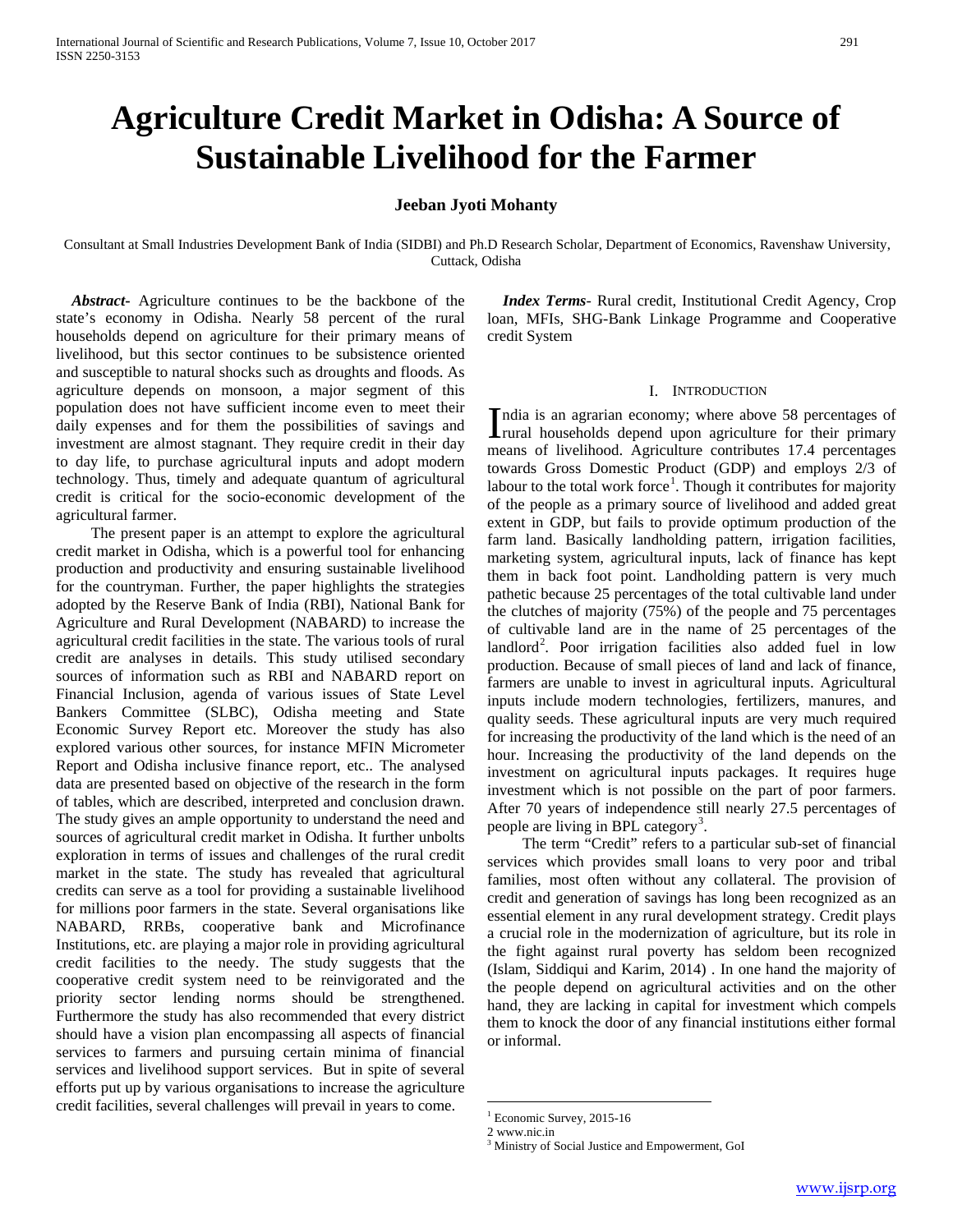Formal institution means registered under the banking regulation act  $1949<sup>4</sup>$  $1949<sup>4</sup>$  $1949<sup>4</sup>$  and following the norms, principles of Reserve Bank of India. These institutions are cooperative banks, commercial banks, regional, rural banks, NBFCs etc. as per the circular and guideline of the RBI, these institutions will act upon it. The formal institutions are very much strict on their lending principles. The documentation process and without mortgages the formal institutions will not sanction a single pie to the farmers. The quantum of loan depends upon the value of assets that a farmer wants to keep with the bank. It is noteworthy to mention that interest is charged as the purpose of the loan. For documentation farmers take lots of pain for collecting required documents from various departments. As it is mentioned that the majority of the people are small farmers and poor they cannot keep any mortgages, but as per the banking principles without fulfilling these required criteria's they cannot avail loan. However, in few cases where farmers meet the requirements of the institutions, but failed to access it in time because of the lengthy loan sanctioning process. When they get it the purpose of that loan might have met out in some other sources. Three things are very important in delivering credit to the farmers for agricultural purposes such as the documentation process, quantum of loan and timely disbursement, falling of these compels the farmers to knock the door of informal sources for availing it.

 Informal financial institution means without any documentation, record and not adhering norms, principles, guideline set by RBI. The farmers avail loans from the informal sources like moneylender, merchants, bittle shopkeeper, relatives and friends, etc. in fact, in availing loan from these sources, farmers get a certain benefit like required less document, face value, no mortgage, quantum of loan is high, door step services and timely credit. Face value plays a very important role in sanctioning loan. It means if you are known to the respective persons all facilities will be given to him. The interest rate is also depends upon the person who is taking a loan and it varies from sources to sources. But definitely, it is a bit higher than the formal institutions.

Thus, the concern with the inadequacy of agriculture credit has had more than a century of tortuous history. The agricultural credit system (Chart-1) as it has emerged has been a product of both evolution and intervention and symbolises the system's response to the stimuli from continuing dissatisfaction with credit delivery. The concern for food security and the need for building up buffer stocks, which guided the Green Revolution, created both enhanced and diversified one of credit requirements for agricultural productions in India, a "supply-leading approach" to the institutional development for agricultural credit has been followed (Mohan, 2004).

<span id="page-1-0"></span> <sup>4</sup> Monetary Economics: institutions, theory, and policy by S. B. Gupta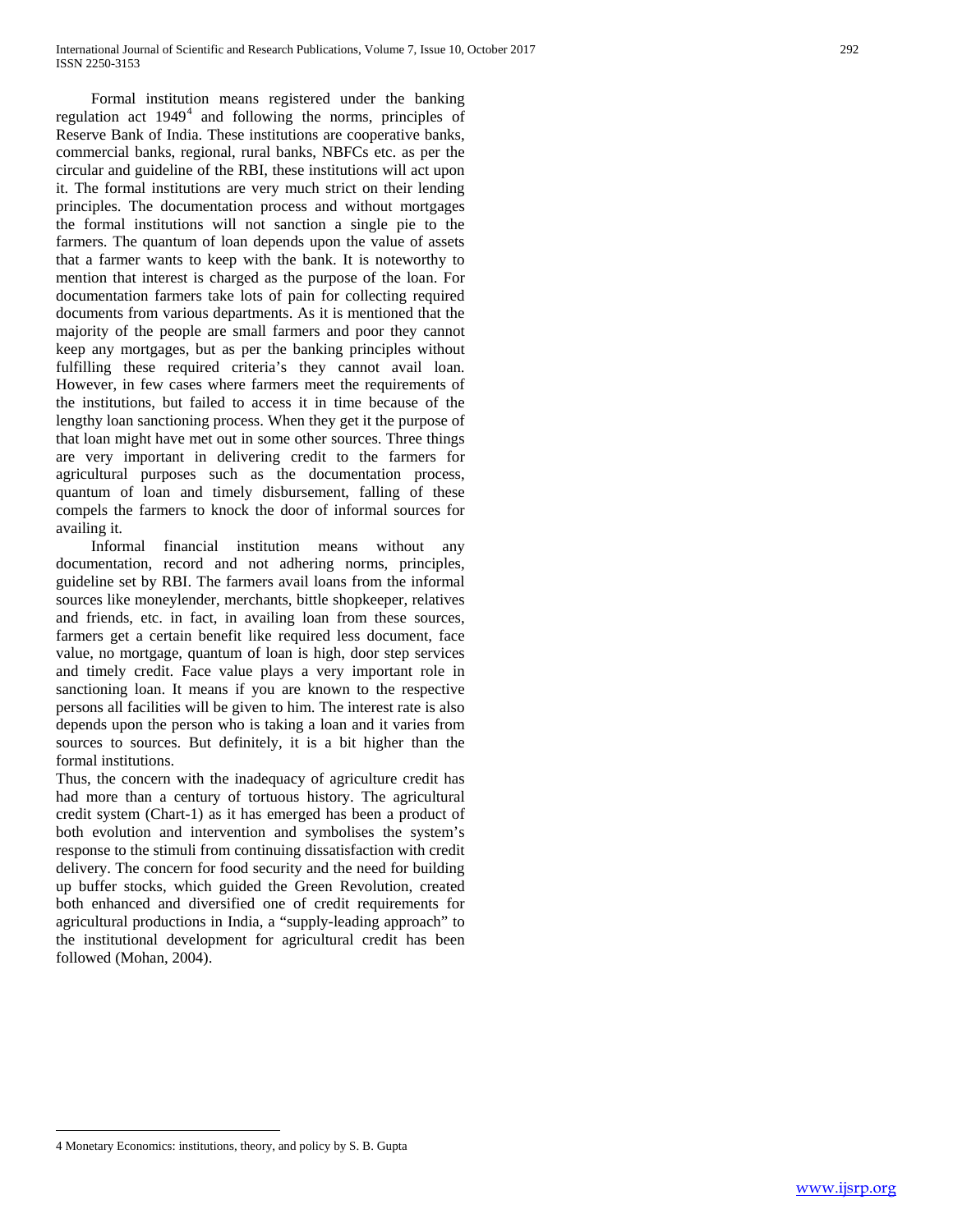

Source: Reserve Bank of India Bulletin, 2004

#### II. REVIEW OF LITERATURE

 Agricultural credit, being a vital sector of national importance, has claimed governmental and academic attention quite often. It has been analysed under different disciplines for a long time.

 The All India Rural Credit Survey Committee headed by Gorwala (1954) made a study on rural credit. This nation-wide survey was carried on at the institutional level as well as at the cultivator level. It was observed that about 70 per cent of the total credit requirements of the agriculturists were supplied by the professional moneylenders. The government and the cooperatives have supplied just 3.3 and 3.7 percent respectively. The committee identified that a bulk of institutional credit was used by the big farmers. The co-operative credit societies lent loans against the land alone and the co-operative credit institutions were weak both at the grass root and central levels. The committee recommended "Integrated Scheme of Rural Credit" to set right the bottlenecks in co-operative institutional credit.

 Mishra and Mishra (2007) in their study on "Institutional finance and farmer indebtedness in Orissa: evidence from village study" have identified that the large farmers by their political influence get access to a considerable amount of credit, but the small and marginal farmers are found to divert the productive credit for other purposes and very often they are alleged not to have repaid the amount intentionally.

 Kailash (2005) attempted to study on agricultural credit in India doings and undoing's noted that both formal and informal sources of credit are important in the Indian context. However, the significances of formal credit institutions in terms of credit deliveries for the agricultural sector have increased over the years and it also noted that the share of cooperative credit institutions in total agricultural credit has declined in the last decades whereas the share of commercial banks and RRB have increased. The study revealed that the large farmers had taken more than 75 per cent of total credit from institutional sources, ie., co-operatives 62 per cent and commercial banks 13 per cent, when compared with the other two size groups of farmers, nearly 82 per cent and 71 per cent of the total credit taken by small and medium sample farmers respectively, are from non institutional sources, i.e., relatives and money lenders respectively, while the same was found by large group of farmers accounting less than 25 per cent.

 Mishra, R.K. and S. Pattanaik (2005) attempted to study the impact of institutional finance of farm income and productivity, a case study of Orissa. The results revealed that among the institutional sources role of co-operatives was quiet commendable having the share of 39.53 per cent followed by commercial banks 19.83 per cent and RRB with 6.91 per cent, the small and large farmers were borrowed about 75 and 81 per cent of the total finance. Further it is evident that out of total borrowings, crop loan constituted about 68 per cent, as against term loan 32 per cent.

 Singh, S and M.S. Toor (2005) made a study on cash in benefits of the Kisan Credit Card scheme. The results revealed that major sources of the farm credit in the case of all the farm classes, was co-operative credit almost all these respondents were in the practice of availing of credit in kind in the form of fertilizer and also in pesticides. The average amount availed by per borrower showed an increasing trend with increase in the farm size.But the number of medium farm KCC beneficiaries was comparatively lower at 65.75 per cent. Besides accessing cooperative credit 30.77 percent of the small and 28.95 percent of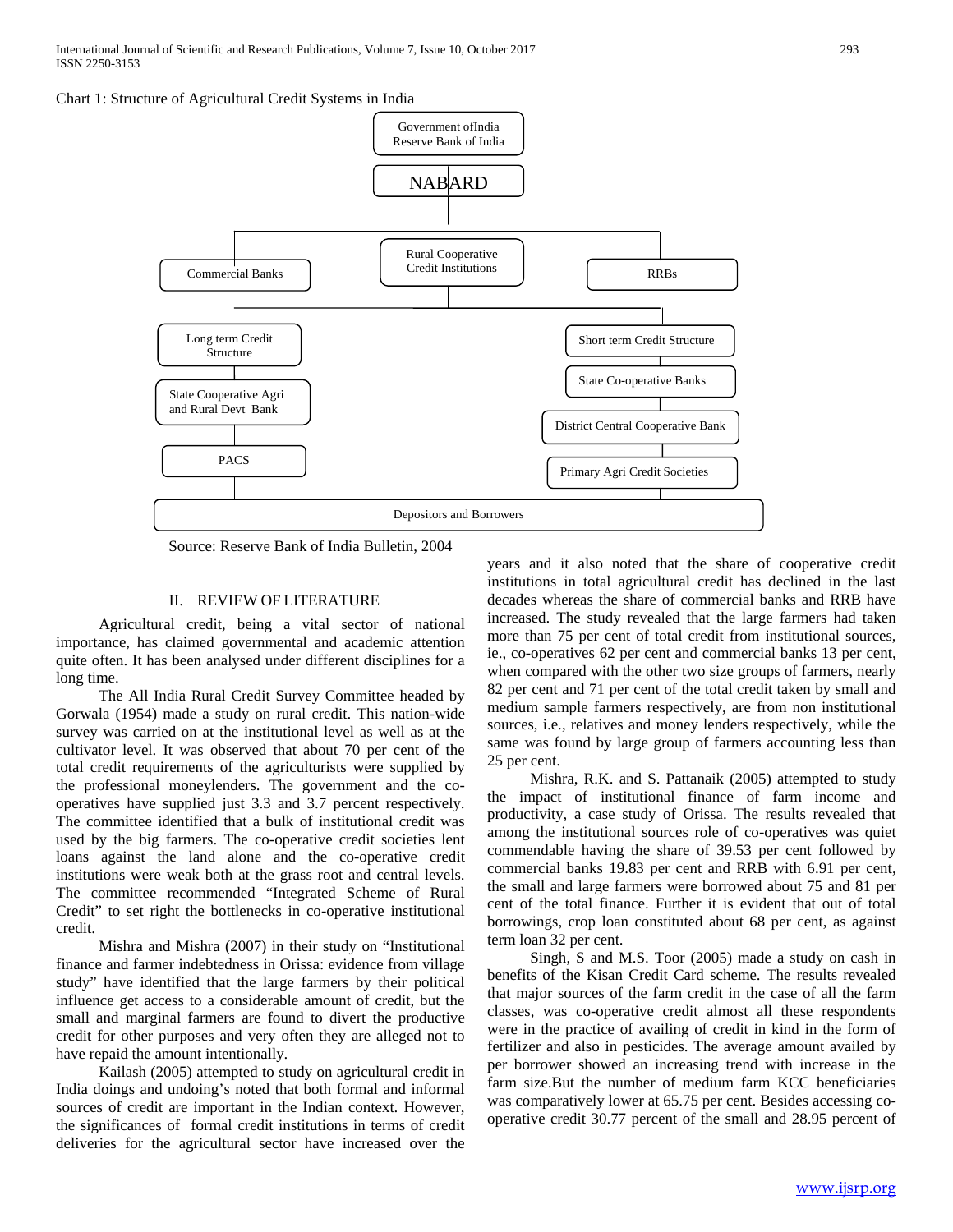the medium KCC beneficiaries were observed to be still in the grip of money lenders.

## III. METHODOLOGY OF THE STUDY

 Looking the various aspects of the agricultural credit market in Odisha and the existing financial market scenario in the state, a study was required to understand the need and source of agricultural credit market in the state and its impact on agricultural productivity. More than this the study had also focused on the status, opportunity and challenges of the various credit market in Odisha. There are various explicit and implicit factors related to this issue. With this backdrop, the objective of our study had been stated more precisely as follows

- i. To examine the nature, need and source of Agricultural credit market in Odisha.
- ii. To explore the status, opportunity and challenges of the various credit market in Odisha.
- iii. To suggest certain viable measures to be adopted for timely availability of credit to the agricultural farmers and its proper utilization.

 **Sources of Data:** The study has utilised secondary sources of information such as Reserve Bank of India report on Financial Inclusion, Reports of variousfinancial institutions like NABARD, Agenda of SLBC, Odisha meeting. Moreover the study has also explored the various other sources like MFIN Micrometer, Cooperative Credit Systems, etc. The analysed data is presented based on the objectives of the study in the form of tables, which are described, interpreted and conclusions drawn.

# IV. KEY CHALLENGES IN AGRICULTURAL CREDIT

 Generally there are three key challenges in agricultural markets in India, i.e (i) Highlight the structures of existing agriculture credit markets and its role in order to bring out the insufficiency in terms of performance, (ii) Whether the existing credit markets full fill the needs of the rural population. Furthermore, whether the formal source of credit has helped in bridging the credit gaps of the small farmers, (iii) Problems related to adverse selection and lack of incentives to guard against the risk in an agricultural credit,creates problems for formal institutions in lending money to farmers.

## **NEED FOR AGRICULTURE CREDIT**

<span id="page-3-0"></span> The need of credit for agriculture can hardly be over emphasis where its productivity is still low due to financial constraints. In this context, All Rural Credit Survey has observed: "Agricultural credit is a problem when it cannot be obtained; it is also a problem when it can be had but in such a form that on the whole it does more harm than good. In India it is this twofold problem of inadequacy and unsuitability that is perennially presented by agricultural credit". Undoubtedly, an Indian farmer is not able to make the maximum use of his time, labour and productive capacity of his land because of the lack of adequate financial facilities. Farmers need credit for two purposes such as

 *i. Productive:* Productive purpose means investment of that amount and expecting return out of it. Investment of productive loan on agriculture refers agricultural land development work, purchasing modern technologies, seeds, fertilizers, etc. these agricultural packages will help in enhancing the productivity of the land. Formal financial institutions are interested in financing for this purpose because itis expected better repayment performance from the farmers<sup>[5](#page-1-0)</sup>.

 *ii. Unproductive:* Unproductive purposes mean return is not expected from that investment. Investment on marriage, social gathering, festivals, constructing houses, purchasing gold, etc. are treated as an unproductive purposes. In economic point of view, it may be unproductive, but development point of view, it is very much essential on the part of human life. Being a social animal you need to go along with the society at any point of time you cannot detach yourself from it. But formal financial institutions do not extend its support for encouraging investment on unproductive purposes, because it looks it as a business point of view, not social phenomena. But in case of money lender they lent money for any purposes without any hesitation.

 Agricultural activities is the major sources of the farmer income in the state, but the land holding pattern and the methods they opt for cultivation, does not provide substantial output to manage their family round the year resulted in knocking at the door of landlords or merchants, etc. They use traditional way of cultivation using traditional equipments, methods, etc. In one hand they are unskilled and on the other side they lack in capital for investment on agrarian packages. These are responsible for low production of the land. In addition to that there are lots of financial institutions break out in the remote places, but still then it fails to provide any substantial result in delivering credit to the agricultural farmer. They are unable to access the formal financial institutions because of unable to produce the required documents and the assets that they demand. However, for availing agriculture loan they need to produce patta and tax receipt on that land which is in their name only, but in fact that land might have belongs to their eternal father. These are few concerns bend the farmer backbone for accessing concerns bend the farmer backbone for accessing institutionalized credit for which they knock at the door of informal sources.

## **SOURCES OF AGRICULTURAL FINANCE**

 Saving generation and availability of credit plays a crucial role in rural development. It is well accepted that credit always plays animportant role in modernization the agriculture, but its role of fight against rural poverty has seldom been recognized. In developing countries like India formal financial institutions, whether public and private have avoided rural credit for various reasons such as low financial credibility and the opportunity costs. Further rural financial services have mostly been controlled by moneylenders, who are able to use their large endowment base and influence within the local power structure to secure loans at high advantaged, terms. Credit policies are also generally concentrated on land based agricultural production programmes, neglecting off-far in activities in which the poor are mainly engaged (Rao and Priyadarshini, 2013)*.* The informal

<sup>&</sup>lt;sup>5</sup> Agriculture and Rural development in India since 1947, Dr. Chandra Sekhar Prasad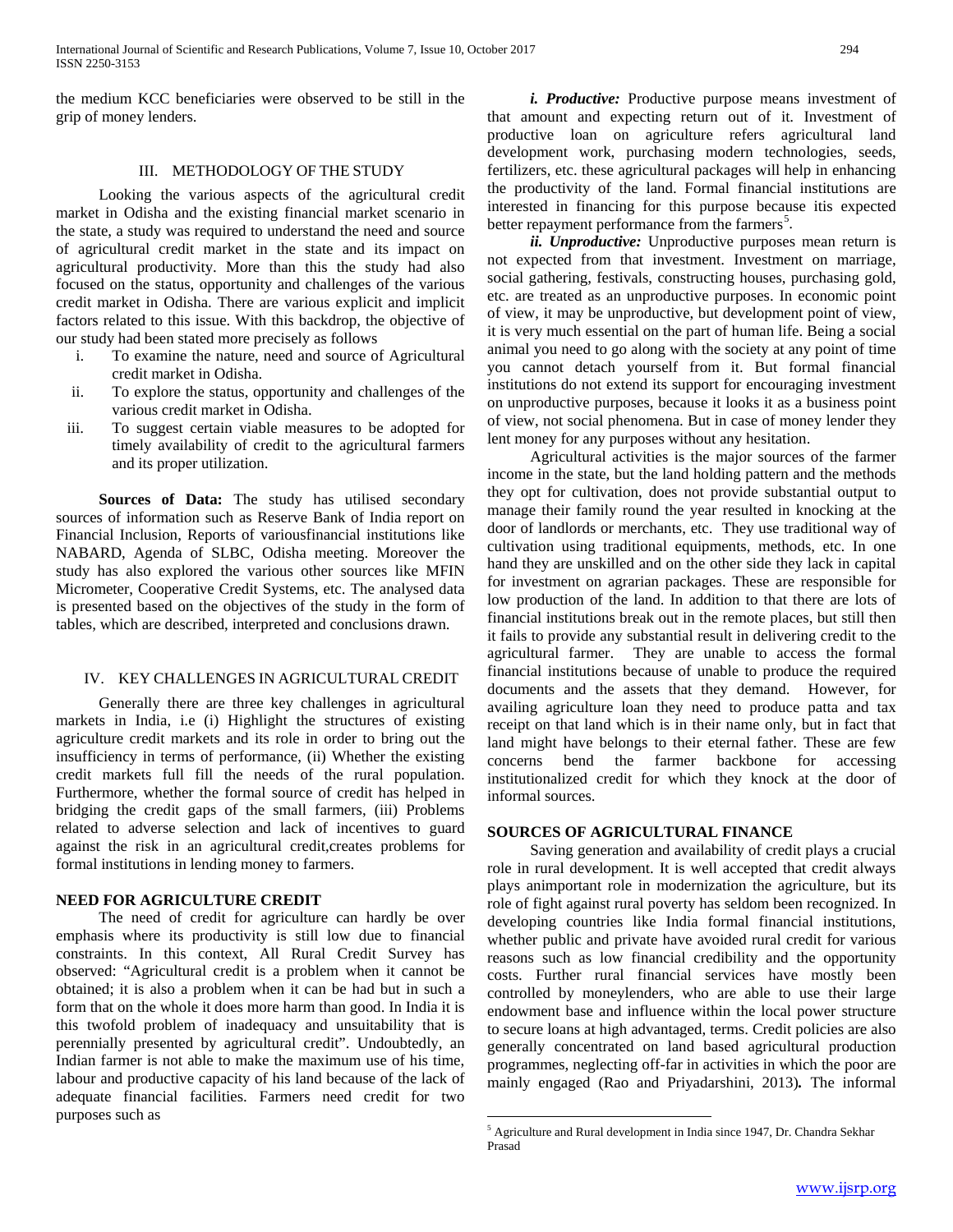sector workers have mostly been excluded from the financial services either because they were not available or simply because they were not conceded creditworthy. There is a myth that poor are not credit worthiness and they are ignorant of the basic principles of sound money management.

## **FORMAL AND INFORMAL AGRICULTURAL CREDIT SOURCES**

 Conventionally, the institutional finance in India has been serving only the needs of the commercial sector and meeting the loan requirements of middle and upper income people. As far as the formal financial institutions are concerned, there are Development financial institutions like NABARD, SIDBI, Commercial Banks, Regional Rural Bank (RRB) and Cooperative Banks (CBs), etc.. The Government has taken several initiatives to strengthen the institutional rural credit system. The rural branch network of commercial banks has been expanded and certain policy prescriptions imposed in order to ensure greater flow of credit to agriculture and other preferred sectors (Rao and Priyadarshini, 2013)*.*.

 In the beginning plan period the moneylenders are continuing to dominate and nearly 92.8 percent of the rural households depend on informal source of credit. After 1981, the presence and role of commercial banks and cooperative were highly commendable. It appears that the large number of branches that was set up by various commercial banks in the 1970s and the subsequent introduction of rural banking schemes have driven the commercial banks to assume the role of principal credit agency in rural areas (Pradhan, 2013). At the all India level, among the formal credit institutions, commercial banks and cooperative societies were playing a key role in meeting the rural credit.These two institutions together, have 91 percent shared of the entire amount in the rural sector. In 2002, share of coopeative societies stood at 27.3 percent, whereas share of commercial banks is 28.9 percent (Table-1).

|                                           | 1951       | 1961                     | 1971                  | 1981                     | 1991           | 2002       | 2010       | 2013             |
|-------------------------------------------|------------|--------------------------|-----------------------|--------------------------|----------------|------------|------------|------------------|
| <b>Institutional Agencies</b>             | 7.2        | 14.8                     | 29.2                  | 61.2                     | 64             | 57.1       | 62.3       | 64               |
| Government                                | 3.3        | 5.3                      | 6.7                   | 4                        | 5.7            | 2.3        | 7.8        | 1.3              |
| Co-Op. Society                            | 3.1        | 9.1                      | 20.1                  | 28.6                     | 18.6           | 27.3       | 21.3       | 28.9             |
| Commercial Bank incl. RRBs                | 0.8        | 0.4                      | 2.2                   | 28                       | 29             | 24.5       | 30.2       | 30.7             |
| Insurance                                 |            | $\overline{\phantom{0}}$ | 0.1                   | 0.3                      | 0.5            | 0.3        | 0.8        | 0.1              |
| Provident Fund                            |            |                          | 0.1                   | 0.3                      | 0.9            | 0.3        | 0.5        | $\boldsymbol{0}$ |
| Others Institutional agencies             |            | $\overline{\phantom{a}}$ | ۰                     | $\overline{\phantom{a}}$ | 9.3            | 2.4        | 1.7        | 3                |
| <b>Non-Institutional Agencies</b>         | 92.8       | 85.2                     | 70.8                  | 38.8                     | 36             | 42.9       | 37.7       | 36               |
| Landlord                                  | 1.5        | 0.9                      | 8.6                   | 4                        | $\overline{4}$ | 1          | 5.7        | 0.4              |
| Agriculture Moneylender                   | 24.9       | 45.9                     | 23.1                  | 8.6                      | 6.3            | 10         | 8.1        |                  |
| Professional Moneylender                  | 44.8       | 14.9                     | 13.8                  | 8.3                      | 9.4            | 19.6       | 10.1       | 29.6             |
| <b>Traders and Commission Agents</b>      | 5.5        | 7.7                      | 8.7                   | 3.4                      | 7.1            | 2.6        | 4.8        |                  |
| <b>Relatives and Friends</b>              | 14.2       | 6.8                      | 13.8                  | 9                        | 6.7            | 7.1        | 4.4        | 4.3              |
| Others                                    | 1.9        | 8.9                      | 2.8                   | 4.9                      | 2.5            | 2.6        | 4.6        | 1.7              |
| <b>Total</b><br>$111T$ $1'$ $T$ $1'$ $1T$ | <b>100</b> | <b>100</b>               | <b>100</b><br>1.37000 | <b>100</b>               | <b>100</b>     | <b>100</b> | <b>100</b> | <b>100</b>       |

Sources: All India Debt and Investment Survey various series and NSSO

 On the otherhand the share of all non-institutional credit agencies in the loan outstanding of the agriculture, farmers declined from 70.8 percent in 1971 to 38.8 percent in 1981, but from 1991 to 2002, there are only 3 percentage points (Table-1). It is found that dependency on agriculture money lenders was sharply declined from 45.9 percent in 1961 to 8.1 percent in 2010 but in case of professional moneylenders it raised from 14.9 percent in 1961 to 29.6 percent in 2013. It was observed that importance of relatives and friends gradually declined as a source of credit. The share fell from 14.2 percent in 1951 to 4.3 percent in 2013. From non-institutional credit agencies, money lenders –

both professional and agriculture were found to be an important source of finance in rural areas.

## **PROFILE OF THE STATE OF ODISHA**

 Odisha is the eleventh largest State with 3.4% of the country's population. As per the provisional Census figure of 2011, the State has a population of 41.95 million (male-21.20 million, female -20.75 million) (Table-2). The sex ratio of the State is an important indicator for the analysis of the Human Development Index in these areas. A comparison with national average also puts the performance of the State in perspective with the country as a whole.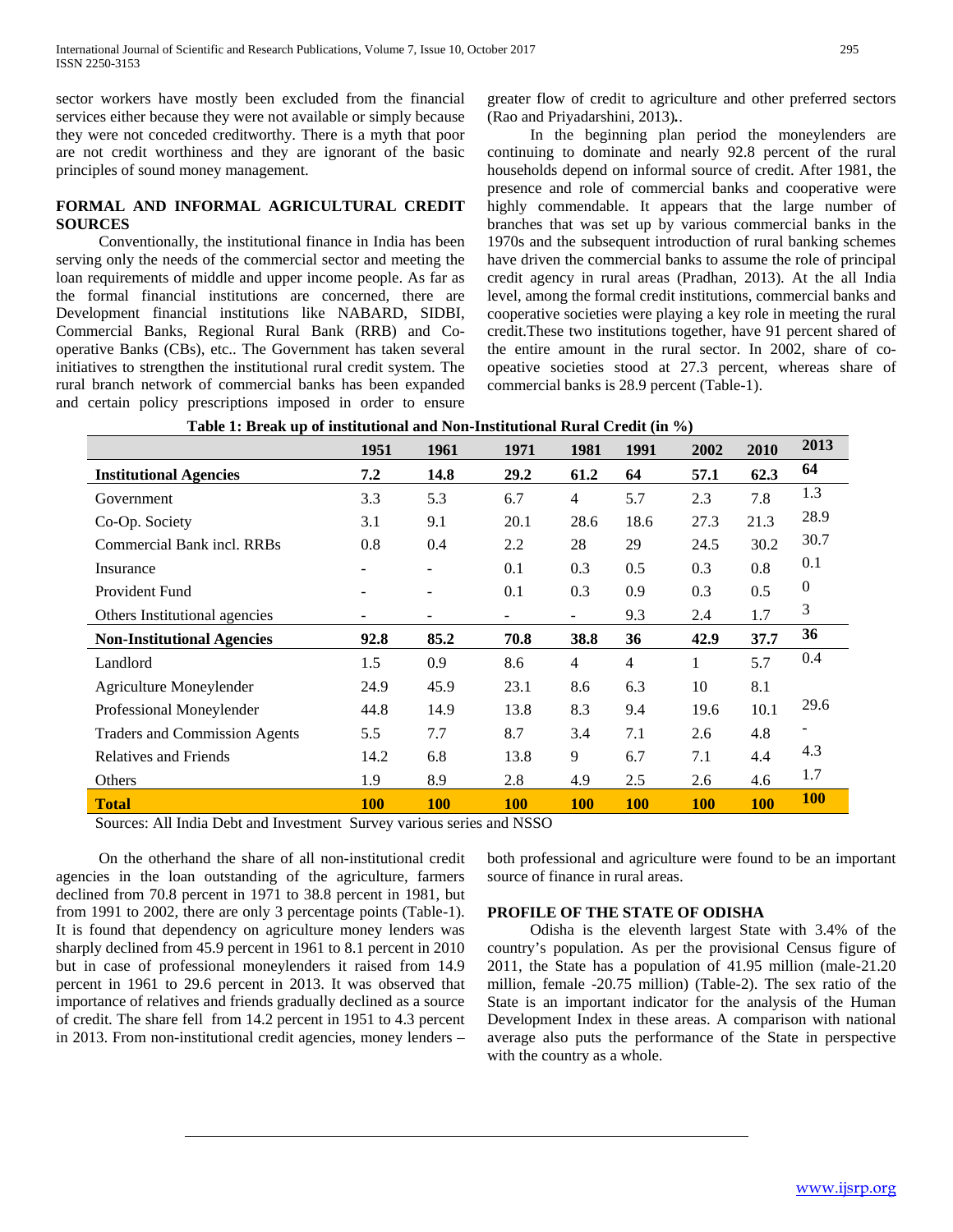| Sl.No | <b>Parameter</b>               | <b>Odisha</b> [2011] | <b>India</b> [2011] |
|-------|--------------------------------|----------------------|---------------------|
| 1     | Population in Million          | 41.95                | 1210                |
|       | (a) Male                       | 21.2                 | 624                 |
|       | (b) Female                     | 20.75                | 568                 |
| 2     | Decadal Growth Rate            | 13.97                | 17.6                |
| 3     | Population Density (Per sq km) | 269                  | 382                 |
| 4     | Literacy Rate (%)              | 73.05                | 74.04               |
| 5     | Sex Ratio                      | 978                  | 943                 |
| 6     | Rural Population (%)           | 83                   | 68.84               |
| 7     | SC Population (%)              | 17.13                | 16.6                |
| 8     | ST Population (%)              | 22.85                | 8.6                 |
| 9     | Female Work Participation      | 32.15                | 25.6                |
| 10    | HDI                            | 0.362                | 0.467               |
| 11    | Poverty Ratio (2009-10)        | 37                   | 29.8                |

**Table 2: Comparative State Demographic Features**

Source: Census of India, 2011

 Odisha has been ranked as the most backward states by the panel headed by Dr. Raghuram Rajan. The panel has proposed a new index of backwardness to identify States that require special assistance. The new index is composed of 10 equally weighted indicators for monthly per capita consumption expenditure, education, health, household amenities, poverty rate, and female literacy, the percentage of the Scheduled Caste/Scheduled Tribe population, urbanization rate, financial inclusion and physical connectivity.

## **CONCERN AND CHALLENGES OF THE STATE**

 Agriculture and allied sectors continue to be subsistence oriented and susceptible to natural shocks such as droughts and floods. Agriculture is mostly traditional, rain fed and use of technology and modern agricultural practices is minimal. The growth of the sector has been around 3%. The Schedule Castes (17.13%) and Schedule Tribes (22.85%] constitute 39.98% of the population as per 2011 census. The adverse socio-economic condition, as it is, of such a large chunk of population presents a major challenge in development of the state. There is a considerable gap between the State's real per capita income and the national per capita (8% approx.). Left Wing Extremism (LWE) has affected nineteen districts; this has an impact on both security and development, and thus has to be tackled with specific strategies. Faster and balanced economic development with focus on critical infrastructure is warranted. The State needs to improve governance, delivery of public services, investment, recovery and regulatory environment.

#### **STATUS OF AGRICULATURE IN ODISHA**

 As per the Economic survey of Odisha, Agriculture formed 15.4 percent of the GSDP of the state in 2014-15 and it was 1[6](#page-3-0).3 percent in 2013-14<sup>6</sup>. The GDP of Odisha is growing at a pace slower than the national average. Slower growth can be

partly attributed to lower or negative growth in agriculture in the state. Also the per capita income of Odisha is INR61,678 while all India average is INR  $81,805^7$  $81,805^7$ . It is also important to note that Odisha has one of the highest levels of poverty in the country. As there is not enough scope for non-farm income, agriculture stagnation has serious livelihood implications for the small and marginal farmers and the agricultural labourers. The potential for agricultural development of Odisha is, however immense. It has good water potential for growing groundnut and jute. There is also a lot of scope for agro industries for value addition in the agriculture sector which has largely remained underdeveloped (Khan, 2008).

## **AGRICULTURE IN ODISHA: ISSUES AND CHALLENGES**

 The agriculture in Odisha is facing several challenges which includes (a) Low productivity due to fragmentation of land holding pattern, (b) Mostly focused on cereal production, (c) lack of research and development support, (d) One third of agriculture land is alkaline or saline,(e) Insufficeint and improper use of inputs, (f) Credit flow is skewdly distributed across the districts, (f) Highly fragmented markets, (g) Microfinance/SHGs initiatives not focusing on agriculture, and (h) Low use of Information and digital technology in agriculture.

 Scope of Agriculture in Odisha: (i) There are ample scope for crop diversification considering the variety of agro climatic zones in the state, (ii) The low use of fertilizer can be strengthen as large areas can be brought under organic agriculture which is characterized by growing demand and commands a premium price in the global and domestic markets, (iii) Agro processing and agribusiness have good value addition and employment generation potential. In the long term, agriculture would not be able to sustain the nearly 60 percent of the population involved in agriculture and hence, there is need to create more opportunities in the agro industries sector (Khan, 2008).

<span id="page-5-0"></span> <sup>6</sup> NITI Aayog, 2014-15

 <sup>7</sup> Odisha Economic Survey, 2016-17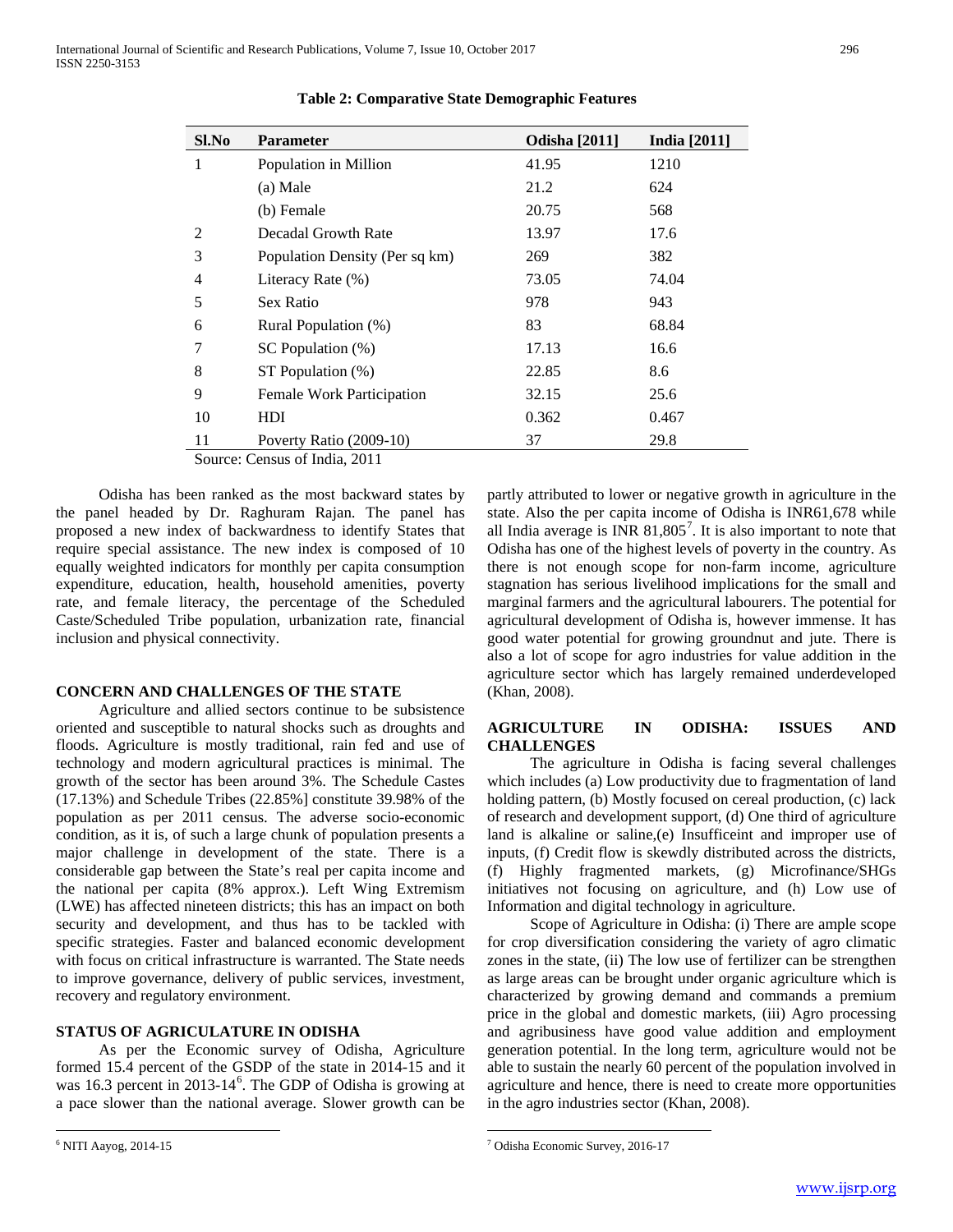## **CURRENT TREND OF RURAL CREDIT IN ODISHA**

 The (Table-3) below shows that a total of 1436 new bank branches have been opened between March 2012 and March 2017. The majority of the branches were opened by public sector banks. The contribution of private sector banks has been reasonable. Although, there has been a gap between the total

figures of public and private banks in the last six years. Area wise these banks have opened more branches in rural areas than urban pockets during the last quarter. This is a very good sign and shows the intent of the banks in reaching the underserved section of the population (Fig-1).

#### **Table 3: Agency wise bank branch coverage in Odisha**

| Agency             | <b>Mar 2012</b> | <b>Mar 2013</b> | <b>Mar 2014</b> | <b>Mar 2015</b> | <b>Mar 2016</b> | <b>Mar 2017</b> |
|--------------------|-----------------|-----------------|-----------------|-----------------|-----------------|-----------------|
| Public Sector CBs  | 2157            | 2313            | 2637            | 2889            | 3041            | 3128            |
| Private Sector CBs | 216             | 269             | 350             | 457             | 514             | 569             |
| <b>RRBs</b>        | 885             | 901             | 951             | 983             | 991             | 991             |
| Co-operative       | 337             | 341             | 343             | 343             | 343             | 343             |
| <b>Total</b>       | 3595            | 3824            | 4281            | 4672            | 4889            | 5031            |

Source: Odisha Inclusive Finance Bulliten various edition



Performance of banks operating in key areas from March 2012 to March, 2017 is furnished below.

Table 4: Important Features of Banking performance in Odisha (Amount in Crores)

| <b>Particulars of Item</b>                                | As<br><sub>on</sub><br><b>Mar 2012</b> | As<br>on<br><b>Mar 2014</b> | As<br>on<br><b>Mar 2015</b> | As<br>on<br>Mar<br>2016 | As<br>on<br><b>Mar 2017</b> |
|-----------------------------------------------------------|----------------------------------------|-----------------------------|-----------------------------|-------------------------|-----------------------------|
| <b>Total Deposits</b>                                     | 1295104                                | 169642                      | 196232                      | 218748                  | 253115                      |
| Total advance utilised by the state                       | 9,30,948                               | 144726                      | 143614                      | 163733                  | 174539                      |
| CD Ratio $(\%)$                                           | 71.88                                  | 85.31                       | 73.19                       | 74.85                   | 68.96                       |
| <b>Total Priority Sector Advances (TPSA)</b>              | 4,13,290                               | 52554                       | 57876                       | 73386                   | 84202                       |
| % to Total Credit                                         | 59.57                                  | 55.72                       | 56.76                       | 63.94                   | 65.26                       |
| To Agriculture (% of TSAP)                                | 28.68                                  | 29.01                       | 29.38                       | 33.51                   | 31.69                       |
| To SC/ST (% of TSAP)<br>$-1$<br>$\cdot$ 1<br>$\mathbf{1}$ | 10.11                                  | 32.74                       | 33.24                       | 33.16                   | 27.61                       |

Source: Agenda  $147^{\text{th}}$ ,  $143^{\text{rd}}$ ,  $139^{\text{th}}$ ,  $135^{\text{th}}$  and  $131^{\text{st}}$ SLBC, Odisha meeting

 The ratio of the total loan advances to total deposits of banks serves as an important indicator of banking activity, reflecting their development approach to lending. There has been a steady increase in the CD ratio of all banks over the years (Figure-2). The area wise position of a CD ratio of banks for three years is given below: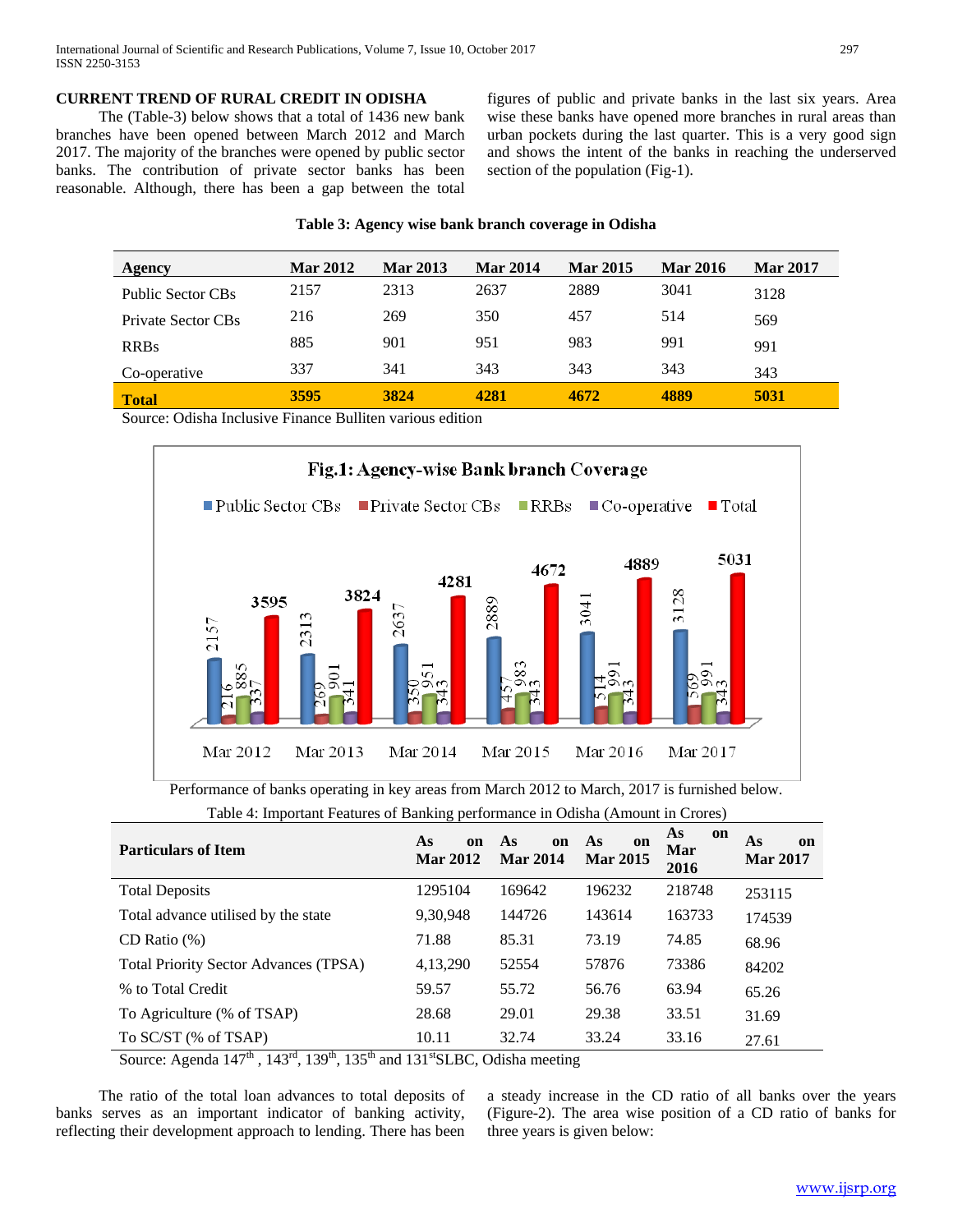

#### **Table 5: Area wise CD Ratio (%) in Odisha**

|                                                        | As on                  | As on                                     | As on           | As on           |
|--------------------------------------------------------|------------------------|-------------------------------------------|-----------------|-----------------|
| Area                                                   | <b>Mar 2014</b>        | <b>Mar 2015</b>                           | <b>Mar 2016</b> | <b>Mar 2017</b> |
| Rural                                                  | 62.24                  | 63.69                                     | 63.43           | 66.17           |
| Semi Urban                                             | 49.18                  | 45.71                                     | 41.88           | 44.33           |
| Urban                                                  | 45.66                  | 50.24                                     | 55.92           | 57.66           |
| $\rightarrow$ $\rightarrow$ $\rightarrow$ th<br>$\sim$ | 1.00<br>$100th$ $10th$ | $1.121$ star pa $\alpha$ $\alpha$ $\beta$ |                 |                 |

Source: Agenda  $147^{\circ}$ ,  $143^{\circ}$ ,  $139^{\circ}$ ,  $135^{\circ}$  and  $131^{\circ}$ SLBC Odisha

 Thus, CD ratio has been steadily increasing from 62.24 in March 2014 to 66.17 as on March 2017 in rural aras whereas in urban areas, it raised from 45.66 percent to 57.66 percent(Table 5).Further credit deployment by banks in the rural areas is more in comparison to the deposits mobilized from rural areas. Funds mobilized from the semi- urban areas and urban areas are also being deployed in rural areas. As per the Agenda note of  $147<sup>th</sup> SLBC$ , Odisha meeting, 6 districts CD ratio is more than 60 percent and 12 districts CD ratio is less than 40 percent.

 In the State of Odisha, as on 31st March 2017, 431487 SHGs had saving balance of Rs.62745.1 million with banks. Nearly 72,420 SHGs has been linked with banks and loan disbursed to the group stood at INR 96099.42 million till March 2017 and loan outstanding of 220662 is at the tune of INR 220662 million (Table-6). It is also pertinent tomentioned here that NPA have also reached at 14.08%. The SHG model considers as an avenue of economic empowerment of rural women extending the banking outreach in an affordable way.

# **SHG – BANK LINKAGE PROGRAMME**

|                                                                                                                                                                                                                                                                                                               |                | Table 6: Progress under SHG-BLP as on 31 March 2017 |          |                         | (Amt. in Million) |          |            |  |  |  |
|---------------------------------------------------------------------------------------------------------------------------------------------------------------------------------------------------------------------------------------------------------------------------------------------------------------|----------------|-----------------------------------------------------|----------|-------------------------|-------------------|----------|------------|--|--|--|
| No. of SHGs                                                                                                                                                                                                                                                                                                   | <b>Savings</b> | <b>Loan disbursed Amt</b>                           |          | <b>Loan Outstanding</b> |                   | NPA      |            |  |  |  |
|                                                                                                                                                                                                                                                                                                               | <b>Amount</b>  | No. of SHGs<br>Amt.                                 |          | No. of SHGs             | Amt.              | Amt.     | $%$ of O/S |  |  |  |
| 431487                                                                                                                                                                                                                                                                                                        | 62745.1        | 72420                                               | 96099.49 | 220662                  | 212682            | 29955.49 | 14.08      |  |  |  |
| $\alpha$ . The M and $\alpha$ m and $\alpha$ m and $\alpha$ m and $\alpha$ m and $\alpha$ m and $\alpha$ m and $\alpha$ m and $\alpha$ m and $\alpha$ m and $\alpha$ m and $\alpha$ m and $\alpha$ m and $\alpha$ m and $\alpha$ m and $\alpha$ m and $\alpha$ m and $\alpha$ m and $\alpha$ m and $\alpha$ m |                |                                                     |          |                         |                   |          |            |  |  |  |

Source: NABARD Regional Office, Bhubaneswar

## **JOINT LIABILITY GROUPS (JLGS)**

 In order to develop effective credit products for small/ marginal/tenant/ farmers, oral lessees, and sharecroppers, as also entrepreneurs, engaged in various non-farm activities, National Bank for Agriculture and Rural Development (NABARD) has first introduced the concept called Joint Liability Group (JLG). Similar to the pattern of Self Help Groups (SHG), NABARD will provide refinance facility to banks for providing loans and financial assistance to small and marginal farmers who are normally deprived of finance.The status of JLGs as in Odisha compare to eastern region and India as on march 2017 is stated below (Table-7).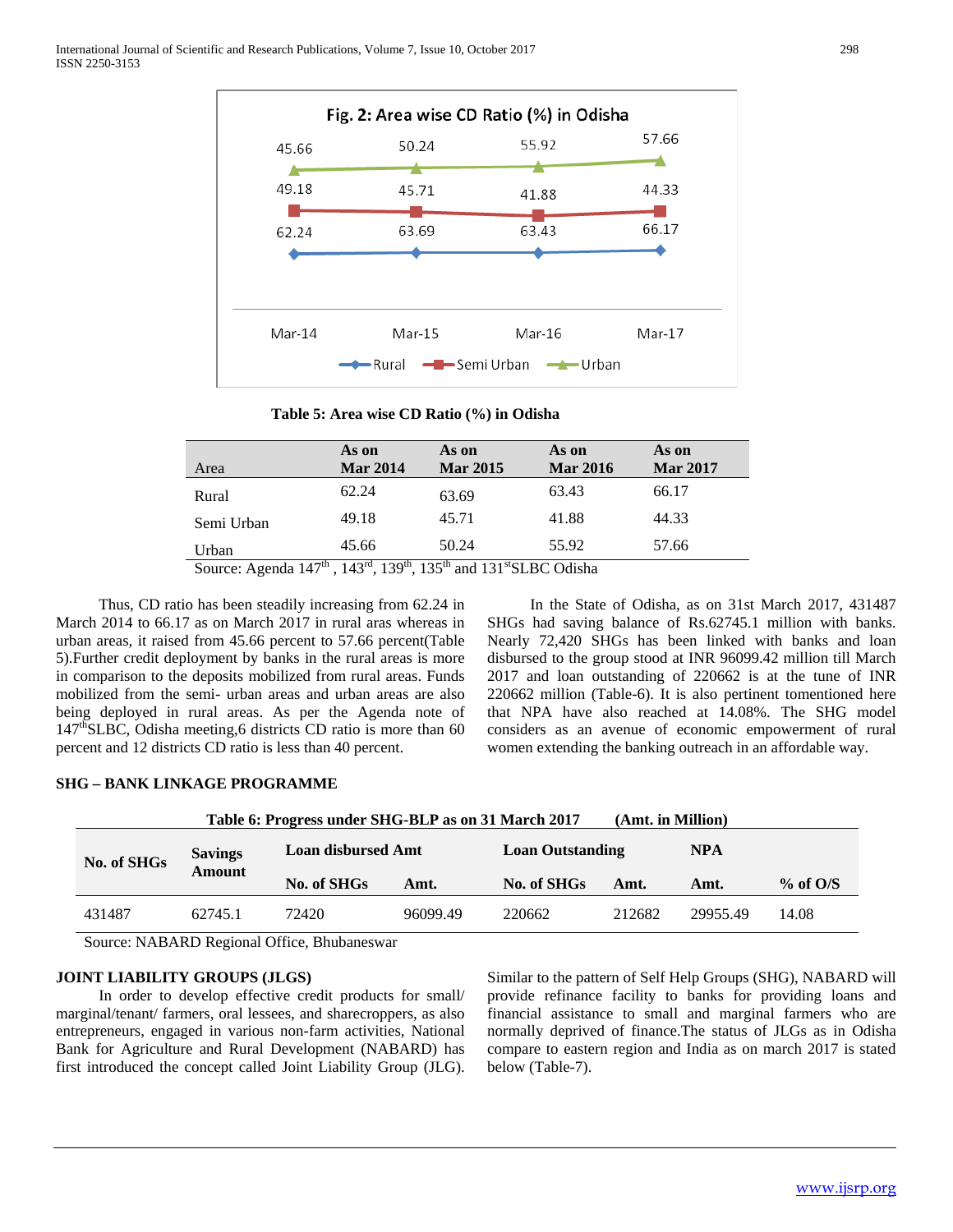| <b>Region</b> | <b>Cumulative No of Cumulative</b><br>promoted<br>JLGs<br>as on Mar 2016 | disbursed<br>loan<br>as on Mar 2016 | of<br>No.<br>JLGs<br>promoted<br>during $2016-17$ | Loan<br>disbursed<br>during 2016-17 | <b>Cumulative No of</b><br><b>JLGs</b> promoted as<br>on Mar 2017 | <b>Cumulative</b><br>disbursed<br>loan<br>as on Mar 2017 |
|---------------|--------------------------------------------------------------------------|-------------------------------------|---------------------------------------------------|-------------------------------------|-------------------------------------------------------------------|----------------------------------------------------------|
| Odisha        | 177207                                                                   | 130405.52                           | 83225                                             | 83217.89                            | 260432                                                            | 213533.41                                                |
| Eastern       | 466408                                                                   | 385688.29                           | 234019                                            | 251924                              | 700427                                                            | 637612.53                                                |
| India         | 1751722                                                                  | 1733695.46                          | 701623                                            | 951117.33                           | 2453345                                                           | 2684812.79                                               |

**Table 7: Status of JLG in Odisha compare to Eastern region and India as on March 2017 (Amount in Lakh)**

Source: Status of Microfinance in India 2016-17

# **PRIMARY AGRICULTURAL COOPERATIVE SOCIETIES (PACS)**

 Following the 'Raiffeisen Model', PACS came to existence after the enactment of Cooperative Credit Societies Act 1904. PACS functions on the basis of cooperative principles of voluntary participation, democratic control, limited area of operation and limited liability. These societies work at the village level and are meant for the farmers regarding provision of requisite short term and medium term loans. In addition to these PACS also helps in the formulation and implementation of agricultural development plans for the welfare of its members. The PACS are associated with following functions:

(i) they borrow adequate and timely funds from DCCBs and help the members in financial matters; (ii) they attract local savings in the form of share capital and deposits from the villagers, thereby inculcating the

habit of thrift; (iii) they supervise the end use of credit; (iv) they make available fertilizers and insecticides etc. to the needy farmers; (v) they provide machinery on hire basis to the farmers; (vi) they associate with the programmes and plans meant for the socio-economic development of the village; (vii) they are also involved in the marketing of farm produce on behalf of the farmer-borrowers; (viii) they provide storage facilities and marketing finance; and (ix) they supply certain consumer goods like rice, wheat, sugar, kerosene, cloth etc. at fair prices.

 In Odisha there are three tier structure of Credit Cooperative Structure (CCS) which is similar to other states as shown below (Figure 3).



- 14 Branches
- Operates an Agricultural Cooperative staff training Institute (ACSTI) in Bhubaneswar
- 17 DCCB with 318 branches
- All the DCCBs and branches operate under CBS
- 2708 PACS including 214 LAMPS and 6 FSS with a total membership of 54 lakhs agricultural families out of them 49.19 lakhs families have been enrolld as members of the PAC.

# **Figure 3**

# **MFI COVERAGE IN ODISHA**

 The (Table 8) below gives a list of MFIs operating in the state. It captures growth rates of active borrowers, loan outstanding and outreach in terms of no of districts covered by MFIs. There is an increase in the overall portfolio outstanding of the MFIs (37.1%) in comparison to the last financial year. It is also encouraging to see that some of the MFIs including local ones are expanding their outreach in the state.

| Table 8: Microfinance coverage in Odisha |                 |    |         |            |                  |      |                 |                 |    |                |            |           |
|------------------------------------------|-----------------|----|---------|------------|------------------|------|-----------------|-----------------|----|----------------|------------|-----------|
| <b>FY 15-16</b>                          |                 |    |         |            |                  |      | <b>FY 16-17</b> |                 |    |                |            |           |
| <b>MFI</b>                               | No.             | of | Clients | <b>GLP</b> | Loan             | amt. | <b>MFI</b>      | No.             | of | <b>Clients</b> | <b>GLP</b> | Loan      |
| Count                                    | <b>Branches</b> |    | (lakh)  | (Cr)       | disbursed $(Rs)$ |      | Count           | <b>Branches</b> |    | (lakh)         | (Cr)       | amt.      |
|                                          |                 |    |         |            | Cr)              |      |                 |                 |    |                |            | disbursed |
|                                          |                 |    |         |            |                  |      |                 |                 |    |                |            | (Rs Cr)   |
| 10                                       | 407             |    | 16      | 2.460      | 3,227            |      | 13              | 546             |    | 20             | 3,256      | 4.427     |
|                                          |                 |    |         |            |                  |      |                 |                 |    |                |            |           |

Source: MFIN Micrometer

## **KISAN CREDIT CARD (KCC)**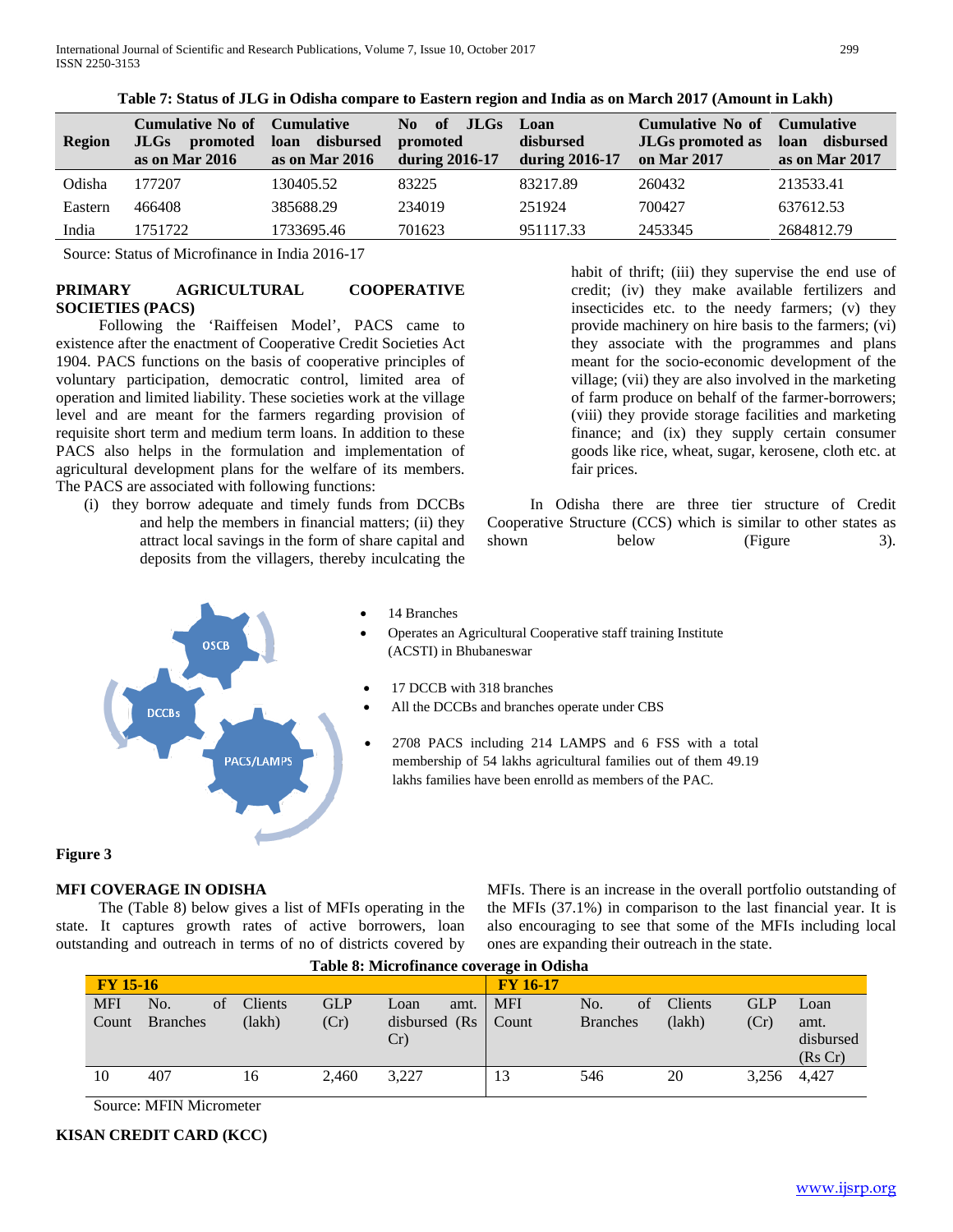Kisan Credit Card scheme was introduced in August, 1998 to facilitate farmers easy and timely access to short term credit for purchasing farm inputs while conducting seasonal agricultural operations for raising crops. Now the scheme has been extended to cover tenant farmers, oral lessees, farmers to redeem debt from informal sources, besides providing long term as well as consumption credit. The progress of KCC as on 31st March 2017 is as under:

|                | Table 9: Financing under KCC Scheme upto March 2017 |                                            |         | (Amount in Crore)    |                                |                                         |          |  |
|----------------|-----------------------------------------------------|--------------------------------------------|---------|----------------------|--------------------------------|-----------------------------------------|----------|--|
| Sl.No          | <b>Bank</b>                                         | No of KCC Issued till<br><b>March 2017</b> |         | <b>Total</b><br>2017 | amount<br>disbursed till March | Balance outstanding<br>as on March 2017 |          |  |
|                |                                                     | A/C                                        | Amount  | A/C                  | <b>Amount</b>                  | A/C                                     | Amount   |  |
|                | Public Sector Bank                                  | 261813                                     | 1306    | 379745               | 2365.83                        | 961281                                  | 5177.13  |  |
| 2              | Private Sector Bank                                 | 79000                                      | 360     | 97072                | 583.06                         | 51353                                   | 255.6    |  |
| 3              | <b>Regional Rural Bank</b>                          | 187449                                     | 881.65  | 303779               | 1177.64                        | 595549                                  | 2310.37  |  |
| $\overline{4}$ | Orissa State Co-operative Bank                      | 86728                                      | 181.28  | 3151424              | 10203.79                       | 5085823                                 | 10512.23 |  |
|                | <b>Total</b>                                        | 614990                                     | 2728.93 | 3932020              | 14330.32                       | 6694006                                 | 18255.33 |  |
|                | _____                                               |                                            |         |                      |                                |                                         |          |  |

Source: 147th SLBC, Odisha Agenda

 There has been considerable progress in the number of cards and the amount disbursed under the KCC scheme over the years. The performance of KCC scheme varies widely across regions and financial institutions. The Eastern & NER lag behind other regions. The performances of Regional Rural Banks (12.65 percent) are comparatively lower than Co-operative banks and commercial banks in the state (Table 9).OSCB had introduced Kalinga Gold Kisan Card with considerable ads on facilities. Odisha has assumed the fourth position in the country in issue of KCC (in terms of number) only next to UP, AP and Rajasthan.

## **SUGGESTIONS AND RECOMMENDATION**

 On the basic of the study the following suggestion are made. They are as follows

- i. Agriculture in Odisha has still suffers from: i) poor productivity, ii) falling water levels, iii) expensive credit, iv) a distorted market, v) many intermediaries who increase cost, but do not add much value, vi) poor infrastructure, and vii) inappropriate research. Thus the supply leading approach with more emphasis on credit in isolation from the above factors will not help agriculture to attain the desired growth levels. Furthermore, agriculture being a core subject, State and districts are required to play a more pro-active role in agriculture development by putting in place adequate infrastructure through different means (Golait, 2007).
- ii. Department of agriculture needs to be strengthened to help farmers in improving the productivity and creating awareness in solving their problems rather than mere spectators/attending to paperwork, meeting. Reorganise for favourable working conditions may be required.
- iii. There is also a need for exploring new innovations in product design and methods of delivery, through better use of technology and related processes. It needs to be seen whether credit going to farmers, especially small and marginal is in sufficient quantity and if so, whether it will have any meaningful effect in the absence of other supportive measures for ensuring their economic viability. In this context, creation of production and employment opportunities in the rural sector through

public investment assumes critical importance (Arabi, 2011).

- *iv.* The SHG-Bank Linkage model is an outstanding example of an innovation, leveraging on communitybased structures and existing banking institutions (Arabi, 2011). In future, concerted efforts have to be made for enhancing the flow of credit in critical infrastructure areas such as irrigation, marketing and storage, *etc.,* and also for areas such as watershed/wasteland development, wind energy, allied activities such as poultry, horticulture, dairying, *etc.*
- v. There is an urgent need to upscale the KCC outreach to cover all the eligible farmers by creating greater education through financial literacy camp and giving greater publicity to the scheme. Updation of land records and sensitization of bank staff through training programmes will further add to the spread of the scheme. Furthermore, there is also a need for developing special agricultural credit plans for small and marginal farmers with higher component of direct finance.
- vi. Grassroots NGOs should play a critical role at this juncture. They are vertically integrated with the farmers for providing them critical inputs or processing their produce, could increase the credit flow to agriculture significantly.

 At last but not the least the bankers will have to play an active role in supporting farmers in several ways, just like they did during the heydays of the green revolution through Farmer approach (Khan, 2008). FARMER Approach, signifies as follows, **Finance:** Adequate and timely need for agriculture credit is the need of the hour. As credit is consider as important input, which can command all other rewsouces. **Allied Activities:** It is through increased income of the farm families through diversification. Allied activities act as a hedge the downsides in agriculture. Today, crops constitute less than 30 percent of farm income with the rest coming from dairy, poultry, beekeeping and horticulture. **Risk Management:** Risk mitigation measures like crop and weather insurance, health and crop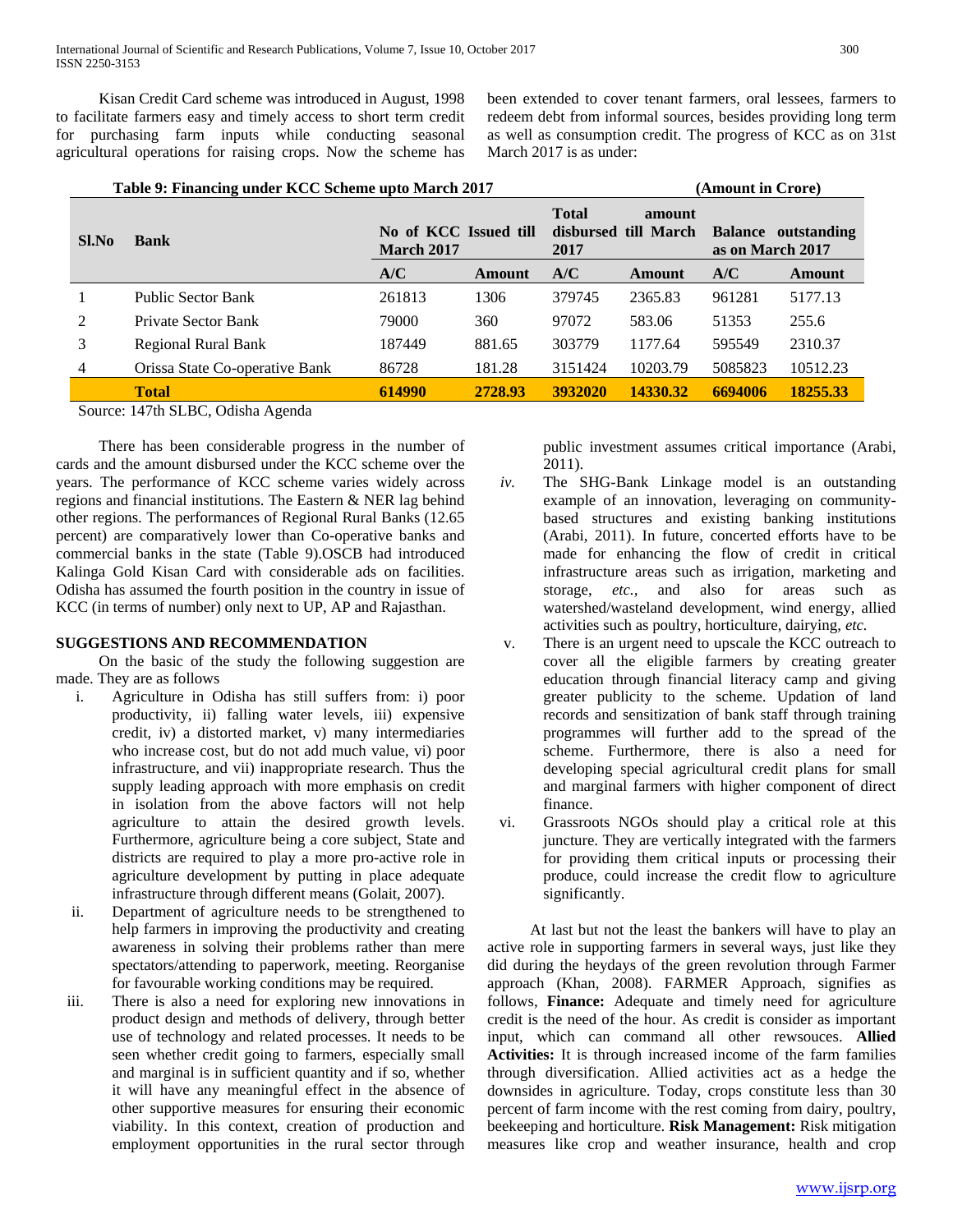insurance are very critical for maintaining the health of the rural financial system and ensuring the viability of the agricultural sector. Some of these can be bundled and provided as a package to the small farmers as Micro Insurance.**Market Access:** Efficient marketing which would include innovative approaches, such as the producer companies, contract farming, value chain Agro processing and Agri business are particular important for the small and marginal farmers. It should also include availability of quality inputs to the farmers, such as seeds, fertilizer and pesticides.**Extension and Research:** Research and extension linkages should comprise the all four critical pairs of the L's Lab to Land, Land to Lab, Land to Land and Lab to Lab. It needs to be appreciated that the quality extension and research services in a cost effective manner is a sine qua non for productivity enhancement and risk mitigation. **Resources (Other than Finance):** Inputs like water, seed, fertilizer, pesticides and healthy and skilled human resources. Potable water supply and toilets are, for instance very important. Some of the banks have found that there are significant benefits for construction of toilets in the rural areas and financing them is a bankable proposition.

#### V. CONCLUSION

 Agricultural credit has played a vital role in supporting agricultural production in the state. Green Revolution characterised by a greater use of inputs like fertilizers, seeds and other inputs, increased credit requirements which were provided by the agricultural financial institutions. Though the outreach and the amount of agricultural credit have increased over the years, several weaknesses have crept the viability and sustainability of these institutions. Furthermore, antiquated legal framework and the outdated tenancy laws have hampered the flow of credit and development of strong and efficient agricultural credit institutions.

 From the present study reveals that though the overall flow of institutional credit has increased over the years, there are several gaps in the system like inadequate provision of credit to small and marginal farmers, paucity of medium and long-term lending and limited deposit mobilisation and heavy dependence on borrowed funds by major agricultural credit purveyors. These have major implications for agricultural development as also the well being of the farming community. Efforts are therefore required to address and rectify these issues.

 The changes in the consumption and the dietary patterns from cereals to non-cereal products, a silent transformation is taking place in the rural areas calling for diversification in agricultural production and value addition processes in order to protect employment and incomes of the rural population. In the changed scenario, strong and viable agricultural financial institutions are needed to cater to the requirements of finance for building the necessary institutional and marketing infrastructure. Agriculture credit structure needs revamping to improve the efficiency of the credit delivery system in Odisha. Since, the access of small and marginal farmers to credit has been constrained by their inability to offer the collaterals, micro

finance, which works on social collaterals, can go a long way in catering to their requirements. Hence, there is a need to promote micro finance more vigorously on a widespread basis.

 To conclude, an assessment of agriculture credit situation brings out the fact that the credit delivery to the agriculture sector continues to be inadequate. It appears that the banking system is still hesitant on various grounds to purvey credit to small and marginal farmers. The situation calls for concerted efforts to augment the flow of credit to agriculture, alongside exploring new innovations in product design and methods of delivery, through better use of technology and related processes.

#### REFERENCES

- [1] Arabi u (2011), "Bank Credit flow to the Agriculture Sector: An agenda on Demand- Centric Directed Credit Approach in India", Indian Development Review, Vol-9, No.1, PP.80
- [2] Golait Ramesh (2007), "*Current Issues in Agriculture Credit in India: An assessment*", RBI Occasional paper, Vol.28, No.1.
- [3] H R Khan (2008), "*Financing Agriculture in Orissa: Issues, Options and Challenges*", Lecture delivered at the valedictory session of the Programme on Financing Agriculture in Orissa organised by the College of Agricultural Banking (CAB), Pune in Bhubaneswar
- [4] Islam Ariful, Islam Rayhan, Siddiqui Mahmudul and Karim Luthful, (2014), "*Importance of Agriculture Credit for rural development of Bangladesh: A descriptive approach*", International Journal of Economics, Finance and Management science, Vol.2, No.1, pp.70
- [5] Kailash C. Sharma (2005), "*Agricultural Credit in India – Doings and Undoings*", Indian Journal of Agricultural Economics, Vol. 60 (3): 371.
- [6] Mishra, R.K. and S. Pattanaik (2005), " Repayment Performance of Borrowers with respect to Agricultural Loans in Khurda Block of Khurda District, Orissa", Indian Co-operative Review, Vol. 43(1) : pp.423 – 441.
- [7] P. Srinivasa Rao and Y. Jaya Priyadarshini (2013), "*Credit Options to the Rural Poor: Microfinance as a Source of Rural Credit in India*", International Journal of Management and Social Sciences Research (IJMSSR) ISSN: 2319-4421 Volume 2, No. 4, pp-12-13.
- [8] Pradhan Narayan Chandra, (2013), "Persistance of informal Credit in Rural India: Evidence from 'All-India Debt and Investment Survey' and Beyond", RBI Working paper Series, WPS (DEPR): 05/2013, pp.5-9.
- [9] Singh, S and M.S. Toor (2005), "*Agrarian Crisis with Special Reference to Indebtedness among Punjab Farmers"*, Indian Journal of Agricultural Economics, Vol. 60 (3): 335-346.
- [10] Reserve Bank of India (1954), Report of the All India Rural Credit Survey Committee
- [11] R.K. Mishra and A.K. Mishra (2007), "*Institutional finance and farmers indebtedness in Orissa: evidence from village study*", Indian Cooperative Review, Vol.44, no.4, pp-281-285.
- [12] Rakesh Mohan (2004), "*Agricultural Credit in India: Status, Issues and Future Agenda"*, Reserve Bank of India Bulletin", pp-993

#### AUTHORS

**First Author** – Jeeban Jyoti Mohanty, Consultant at Small Industries Development Bank of India (SIDBI) and Ph.D Research Scholar, Department of Economics, Ravenshaw University, Cuttack, Odisha, Mob: 9438691657,  $\Box$ : jeebanjyoti.mohanty@gmail.com